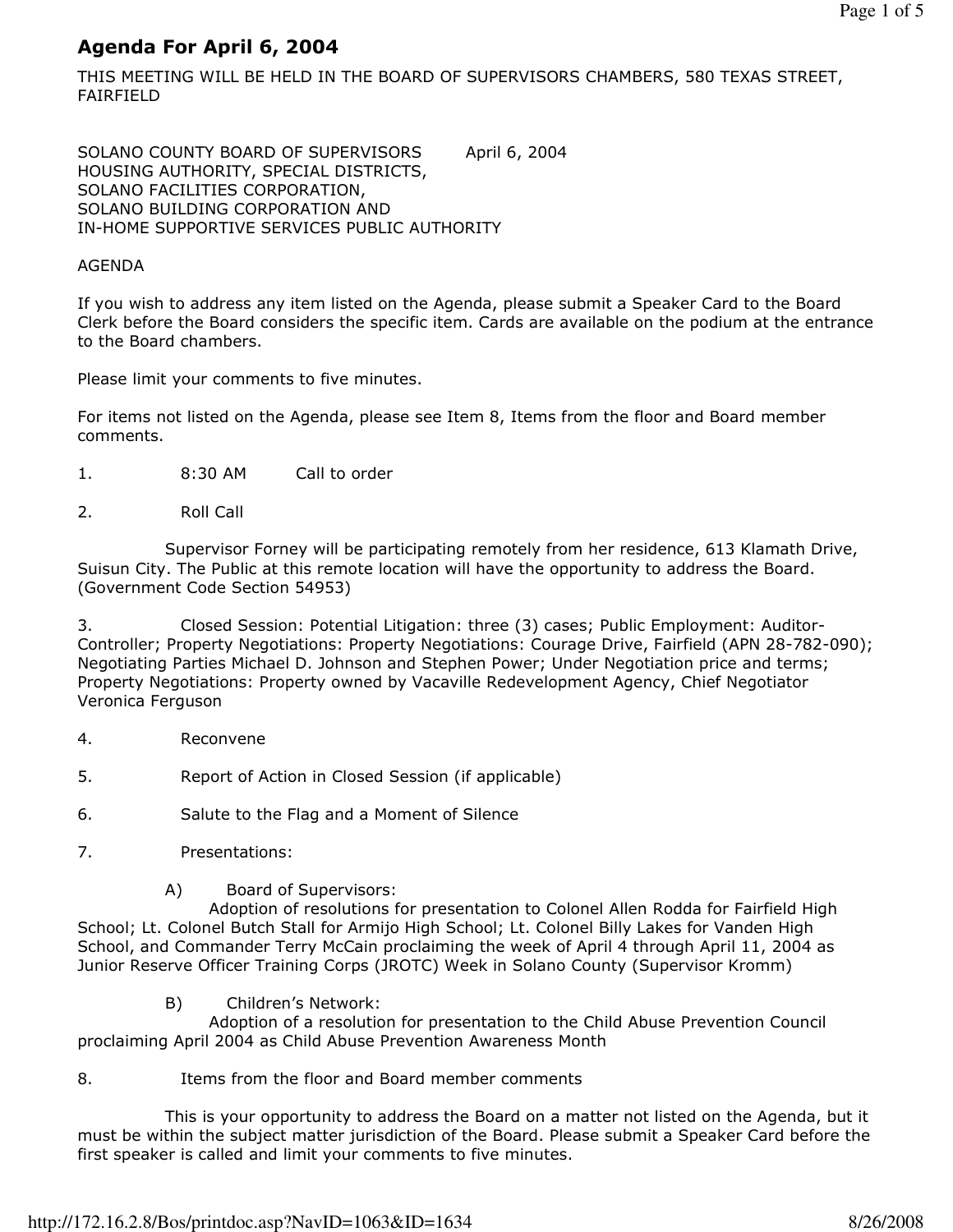- 9. Additions to or Deletions from the Agenda
- 10. Public Comment on Consent Calendar

Each speaker shall have 5 minutes to address any or all items on the Consent Calendar.

- 11. Approval of the Agenda
- 12. Approval of Consent Calendar

The Board considers all matters listed under the Consent Calendar to be routine and will adopt them in one motion. There will be no discussion on these items before the Board votes on the motion unless Board members request specific items be discussed and/or removed from the Consent Calendar.

## CONSENT CALENDAR

### GENERAL GOVERNMENT

13. Clerk of the Board of Supervisors:

 Approval of Minutes: Board of Supervisors March 23, 2004; In-Home Supportive Services Public Authority March 23, 2004

### 14. Human Resources:

 A) Adoption of a resolution approving Records Retention Schedules for the Department of Human Resources

B) Approve the side letter agreement with Teamsters Local #856 representing Unit #13, Correctional Officers, providing canine handler compensation

### 15. Workforce Investment Board of Solano County:

 Authorize Solano County to serve as grantee and administrative entity for the North Bay Employment Connection Collaborative; approve an amendment to the agreement with the Workforce Investment Board to administer the program

### HEALTH AND SOCIAL SERVICES

16. Health and Social Services:

 Approve the payment of a three-year-old invoice from the Food Bank of Contra Costa and Solano in the amount of \$4,558.16 for Family Winter Shelter Program food boxes

## CRIMINAL JUSTICE

17. Department of Child Support Services:

 Adoption of a resolution amending the Allocation List to delete 1.0 FTE Child Support Specialist - Bilingual and add 1.0 FTE Office Assistant II – Bilingual

18. Probation:

 Adoption of a resolution amending the Allocation List to add 1.0 FTE Senior Legal Procedures Clerk and delete 1.0 FTE Clerical Operations Supervisor

## LAND USE/TRANSPORTATION

## 19. Transportation:

 A) Adoption of a resolution accepting the offer of dedication of property from Ross and Kim Rasmussen for road purposes on Liberty Island Road and King Road (Dixon area)

Approve the Notice of Completion for Runge-Tremont-Old Davis Road Improvement Project completed by Vintage Paving Company, Inc. at a final cost of \$1,507,196

## OTHER: None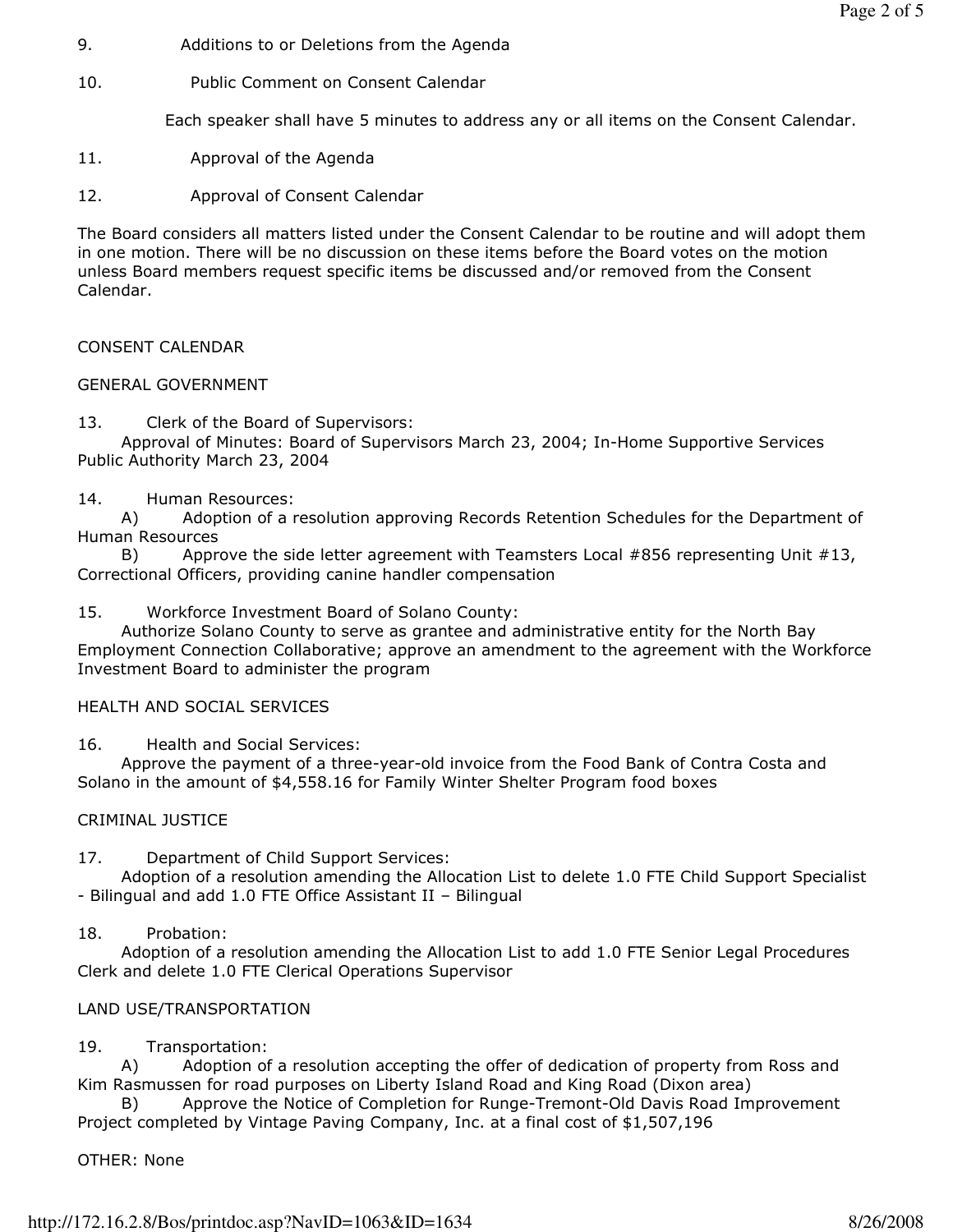### SPECIAL DISTRICTS GOVERNED BY THE BOARD OF SUPERVISORS:

#### Housing Authority

20. Environmental Management:

 Adoption of a resolution authorizing submittal of the Housing and Urban Development (HUD) budget for the Section 8 Housing Program for FY2004/05 in an amount totaling \$2,321,785

#### SCHEDULED CALENDAR

21. Rescheduled Consent Items: (Items pulled from Consent Calendar above)

- A) E)
- B) F)

 $(C)$   $G)$ 

D) H)

#### GENERAL GOVERNMENT

22. County Administrator:

 A) Receive status report on legislation of importance to Solano County and take action as recommended

 B) Receive a report by the Public Art Committee on recommended artists for two of the three commissioned art pieces for the County Administration Center; receive a presentation by the selected artists on their concepts for their art pieces; approve the Committee's recommendations of the artists; authorize the County Administrator to negotiate and sign contracts with the selected artists

 C) First reading of an ordinance amending Chapter 2 of the Solano County Code to establish the Department of Information Technology, to create a Department of Resources Management; to transfer the Nut Tree Airport to the Department of General Services, and approval of associated actions and resolutions to facilitate the consolidation or combining of offices, departments, positions or units

HEALTH AND SOCIAL SERVICES: None

CRIMINAL JUSTICE: None

LAND USE/TRANSPORTATION: None

OTHER: None

SPECIAL DISTRICTS GOVERNED BY THE BOARD OF SUPERVISORS:

Housing Authority

23. Environmental Management:

 Conduct a noticed/published hearing to authorize the Executive Director of the Housing Authority to submit the Solano County Housing Authority Streamlined Annual Public Housing Agency (PHA) Plan to the Department of Housing and Urban Development (HUD); authorize the Executive Director to submit the Solano County Housing Authority Certification of Compliance with the PHA Plan

#### MISCELLANEOUS ITEMS

24. Appointments/Resignations to Boards and Commissions: None

 Board of Supervisors: Reappointment of Dorothy Little to the Rockville Cemetery District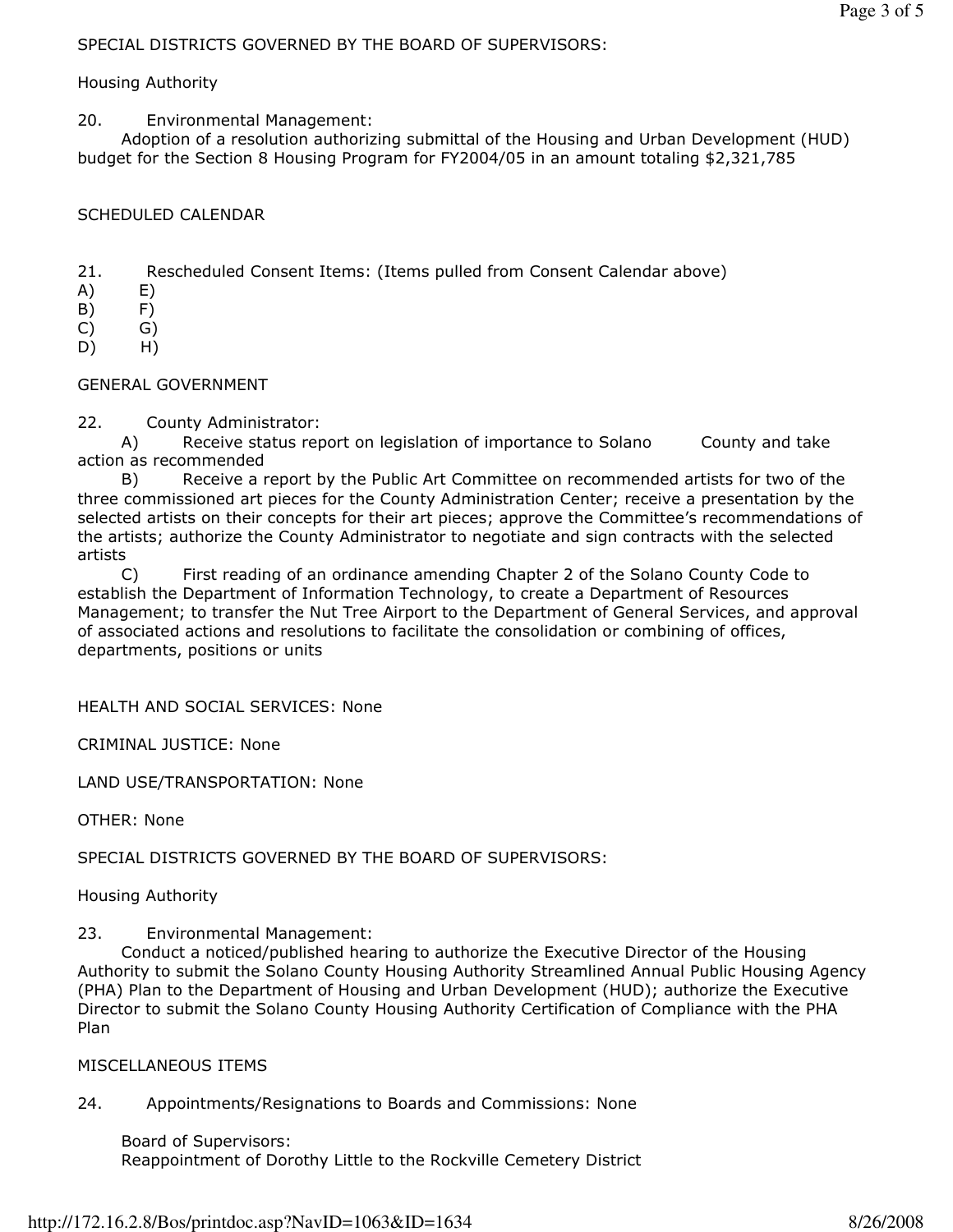2:00 P.M.

25. Environmental Management:

 Conduct a noticed/published hearing to consider approval of Rezoning Petition No. Z-03-02 of Tom Pecotte to rezone 10 acres of land located along Gibson Canyon Road, Vacaville, from Rural Residential (RR-5) and Exclusive Agriculture (A-20) to Rural Residential (RR-2.5); adopt the proposed ordinance approving Rezoning Petition No. Z-03-02 (waive reading of the ordinance and read by title only)

26. General Services:

 Conduct a noticed/public hearing to consider an Administrative Appeal of AMS.NET regarding RFP No. 58-1219-04 and the award to Quest Media and Supplies to provide Voice Over IP services for Solano County

27. Adjourn:

MEETING CALENDAR

| 4/6                                                                                | 6:30 p.m.                                   | Solano County Children and Families Commission, 2101 Courage    |
|------------------------------------------------------------------------------------|---------------------------------------------|-----------------------------------------------------------------|
| Dr., Health & Human Services Center Multipurpose Room, FF                          |                                             |                                                                 |
| 4/6                                                                                | 6:30 p.m.                                   | Solano County SIDS Advisory Committee, 300 Hospital Drive,      |
| Executive Conference Rm., Vallejo                                                  |                                             |                                                                 |
| 4/7                                                                                | $9:30$ a.m.                                 | BAAQMD, 939 Ellis St., San Francisco                            |
| 4/7                                                                                | Noon                                        | Children's Alliance, Joseph Nelson Community Center, Suisun     |
| 4/7                                                                                | 1:00 p.m.                                   | ABAG Regional Planning Committee, MetroCenter Auditorium,       |
| 101 Eighth St., Oakland                                                            |                                             |                                                                 |
| 4/8                                                                                | 7:00 p.m.                                   | Solano County Aviation Advisory Commission/Airport Land Use     |
| Commission, Nut Tree Airport, Vacaville                                            |                                             |                                                                 |
| 4/8                                                                                | 7:00 p.m.                                   | Solano County Water Agency, 508 Elmira Rd., Vacaville           |
| 4/9                                                                                | 9:00 a.m.                                   | Local Task Force for Integrated Waste Management, Fairfield-    |
| Suisun Sewer District Office, 1010 Chadbourne Rd., Suisun                          |                                             |                                                                 |
| 4/13                                                                               | 9:00 a.m.                                   | Board of Supervisors, Board Chambers, 580 Texas St., FF         |
| 4/13                                                                               | 4:00 p.m.                                   | Maternal, Child, and Adolescent Health Advisory Board, 275      |
| Beck Ave., Conf. Rm. 1, FF                                                         |                                             |                                                                 |
| 4/14                                                                               | 9:00 a.m.                                   | Yolo-Solano Air Quality Management District, 1947 Galileo       |
| Court, Suite 103, Davis                                                            |                                             |                                                                 |
| 4/14                                                                               | 6:00 p.m.                                   | Alcohol and Drug Advisory Board, 2101 Courage Dr., FF           |
| 4/14                                                                               | 6:00 p.m.                                   | Solano Transportation Authority Board, Suisun City              |
| Hall, 701 Civic Center Blvd., Suisun                                               |                                             |                                                                 |
| 4/14                                                                               | 6:15 p.m.                                   | Solano County Fair Board of Directors, Administration Building, |
| Solano County Fairgrounds, Vallejo                                                 |                                             |                                                                 |
| 4/15                                                                               | 1:30 p.m.                                   | Emergency Medical Care Committee, 275 Beck Ave., Conf. Rm.      |
| 1, FF                                                                              |                                             |                                                                 |
| 4/15                                                                               | $10:00$ a.m.                                | Solano County Zoning Administrator, Environmental               |
| Management, 470 Chadbourne Rd., 2nd Floor, FF                                      |                                             |                                                                 |
| 4/15                                                                               | 1:00 p.m.                                   | BCDC, MetroCenter Auditorium, 101 Eighth St., Oakland           |
| 4/15                                                                               | 7:00 p.m.                                   | Solano County Planning Commission, Board of Supervisors         |
| Chambers, 580 Texas St., FF                                                        |                                             |                                                                 |
| 4/15                                                                               | 7:30 p.m.                                   | ABAG Executive Board, MetroCenter Auditorium, 101 8th St.,      |
| Oakland                                                                            |                                             |                                                                 |
| 4/21                                                                               | $9:30$ a.m.                                 | BAAQMD 939 Ellis St., San Francisco                             |
| 4/21                                                                               | 2:00 p.m.                                   | Health and Social Services Subcommittee, Board Chambers,        |
| 580 Texas St., FF                                                                  |                                             |                                                                 |
| 4/21                                                                               | 4:00 p.m.                                   | Solano County Equal Employment Opportunity Committee, 580       |
| Texas St., Third Floor CAO Conference Room, FF                                     |                                             |                                                                 |
| 4/26                                                                               | 12:00 noon                                  | Child Abuse Prevention Council, County Office of Education,     |
|                                                                                    | Waterman Room, 5100 Business Center Dr., FF |                                                                 |
| Solano County Child Care Planning Council, Children's Network<br>4/26<br>1:00 p.m. |                                             |                                                                 |
| Conference Room, 2320 Courage Dr., FF                                              |                                             |                                                                 |
| 4/27                                                                               | 9:00 a.m.                                   | Board of Supervisors, Board Chambers, 580 Texas St., FF         |
|                                                                                    |                                             |                                                                 |